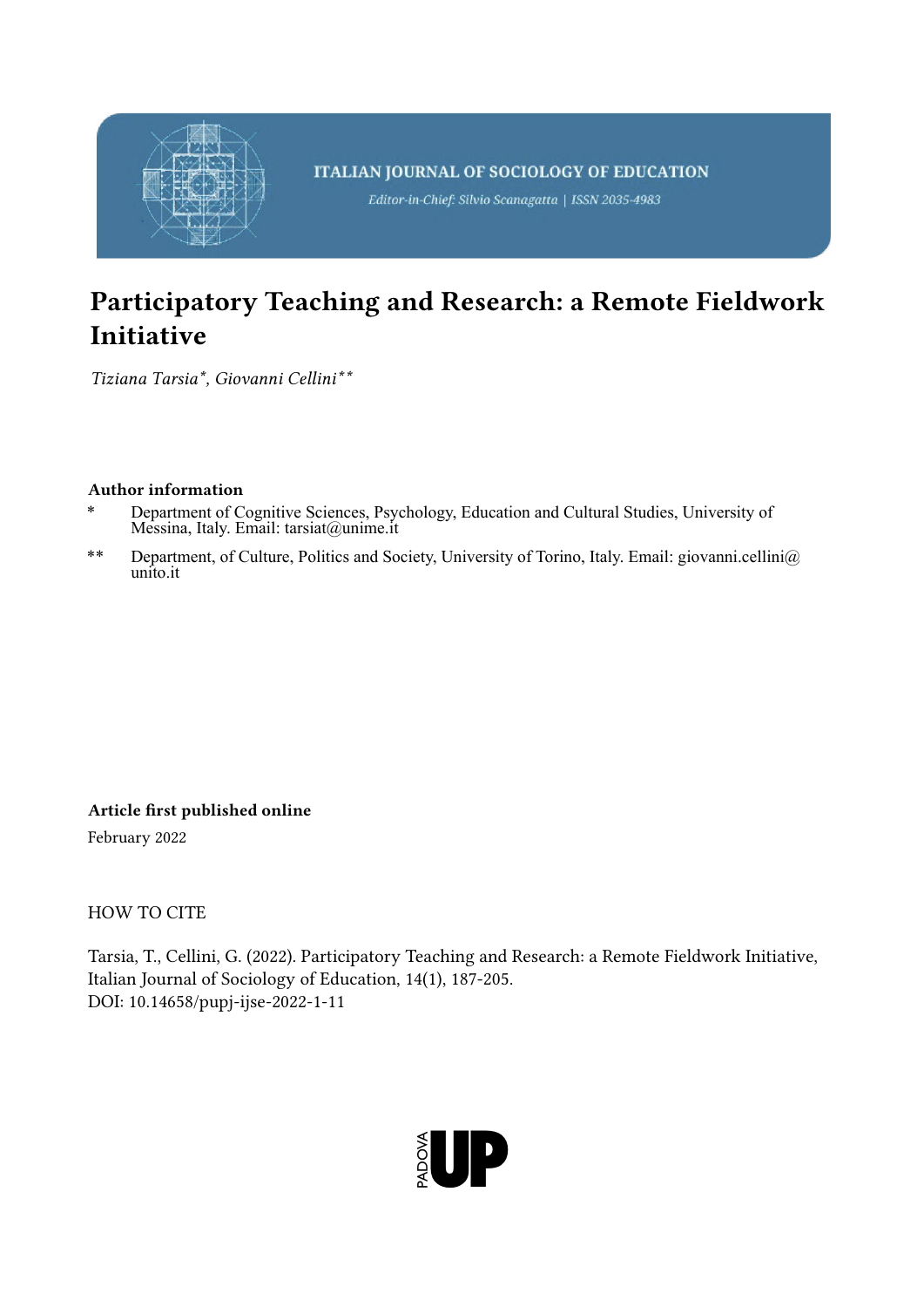## Participatory Teaching and Research: a Remote Fieldwork Initiative

*Tiziana Tarsia, Giovanni Cellini*

Abstract: This paper presents a participatory teaching and research initiative carried out at the University of Messina. As part of a project entitled "Professional social practices in local services: making knowledge explicit", several experimental work groups called "Participatory and situated teaching and research boards" were set up in 2018. On the one hand, the "boards" produce new knowledge and expertise in social services; on the other, they communicate with future practitioners in university classrooms, using a teaching method based on participation and co-construction of knowledge. This paper will deal specifically with the process of knowledge co-construction that developed in the "Drug Addiction board", in which practitioners from drug addiction services (SerD) and therapeutic communities, service clients, students and academic scholars were directly involved in the construction of a virtual co-teaching lesson for university students. The paper will present the lesson content prepared by the roundtable participants for a specific theme: primary prevention.

Keywords: participatory teaching, primary prevention, tacit knowledge, remote platform, co-costruction of knowledge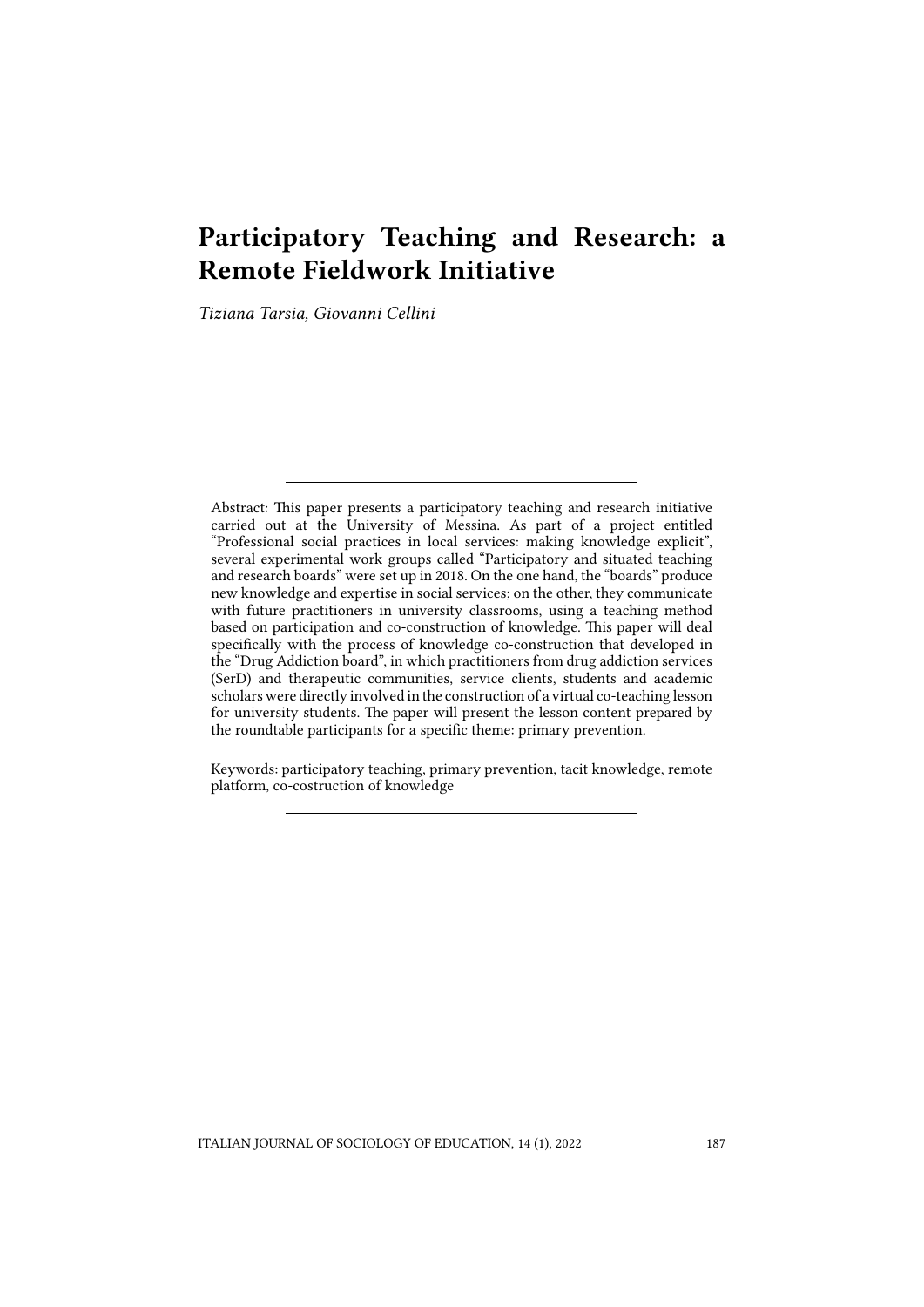## 1. Learning and research: project, methodology and classroom work

This contribution presents part of the results and reflections that emerged from a highly structured research study which began in 2018 as part of the discipline "Principles and Methods of Research and Social Services" included in the study plan of the Degree Course in Social Service Sciences at Cospecs Department, University of Messina. The research, entitled "Professional Social Practices in Services in the territory: explicating knowledge" aims, on the one hand, to bring out the latent knowledge embedded in the social practices of professionals such as social workers, psychologists, educators and other professionals who interact with them and, on the other hand, to find ways to convey this knowledge to students during training but also to other professionals in a broader sense. The assumption is that knowledge used in the daily activities of the services risks remaining the preserve of the individual worker without, therefore, becoming the driving force of new and additional learning within organizations and professional communities (Tarsia, 2020).

The field work moves, at the same time, on several fronts, that of research, university, learning, training/updating of professionals and people received in services, family members and finally that of the public engagement of the University (Tarsia & Tuorto, 2021). The research question, which is transversal to these areas, and united by the common characteristic of being spaces of production and reproduction of knowledge, can be defined as follows: What are the socio-environmental conditions which facilitate the explication and redistribution of tacit knowledge? (Polanyi,1966) In other words, the intent is to identify the characteristics and the relational plots of a space where it is possible to co-construct knowledge, while also trying to understand how this can be acquired and assimilated by other professionals, and generally by other social actors such as clients and by directors of services and students. In the attempt to clarify, furthermore, the perimeter within which we will move in this contribution, we can say that we will investigate the requirements of a virtual space of teaching and research where it is possible to create the conditions for learning together and at the same time produce additional professional knowledge to be communicated externally. Ultimately, we will try to detect the traits of an osmotic area between research and classroom teaching. This is the intent that will drive us to concentrate on the description of certain elements pertaining to particular research and learning setting, characterized by the presence of very different subjects and by the participation of university students. This space, called the "Teaching and Participatory Research Board", usually set up as a group meeting in a room at the Department, moved to an online platform due to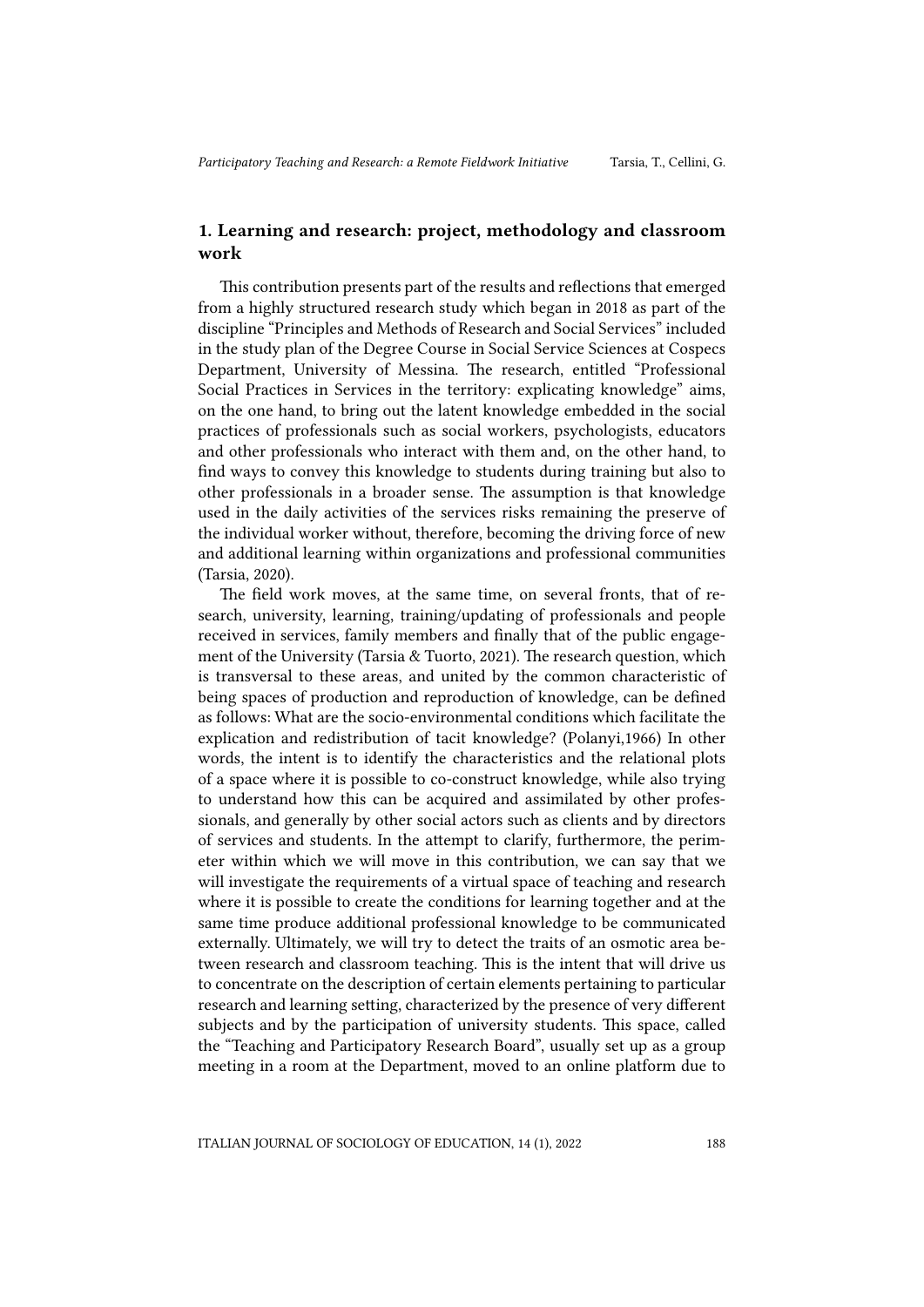the health emergency. It is also interesting, for the purposes of this work, to point out, how this group - whose goal is to design and implement a lesson for students - was required to think and manage a lesson remotely.

The methodology used in the research is participatory and collaborative (Hilton, 2018; Beresford & Glasby, 2005) and the type of imprinting given to the group was experimental in nature. Precisely because of this, the research and educational techniques put into practice were diverse and drew upon heterogenous reservoirs of working instruments which were in part retrieved from previous teaching and class training experiences and partially from an intentional methodological investigation. Over time more traditional techniques were experimented with, such as interviews and the world cafè. During the last year, 2020/2021, foresight tools were utilised, referring to Causal Layered Analysis (CLA) by Sohail Inayatullah (2017; 2004), with the Delphi method, also characterized by future studies.

#### 1.1 Production of knowledge and learning space

In this research experience, the participatory and situated method is embodied by the construction of a circular setting and by the use of activations that trigger processes of comparison and negotiation of different meanings, perspectives and paradigms. The physical space (which in the future became virtual) where the participants interact is known as the "Board of Participatory and Situated Teaching and Research".

It concerns work groups characterized by mixed participants with the objective of letting knowledge emerge and conveying it to students and other professionals in the form of lessons and seminars to which the label of "co-teaching" has been attributed, precisely because of the co-design and co-presence of all members of the group. To date, the "boards" have been activated in four areas, all related to social services: mental health, reception of refugees, juvenile and adult justice and drug addiction. A basic assumption of this field work is that knowledge is the result of the interaction between different subjects who contaminate each other's fields of experience, connect their personal spheres of reality (Schutz, 2007), thereby placing themselves in a position of interest and curiosity, of possibility and exploration (Becker, 2007). During the research we tried to adopt a curved gaze towards the stratification of knowledge and comprehension of reality (Inayatullah, 2004) in order to capture the multidimensionality of what occurs in the helping process. The construction of knowledge in the "board" is considered as the production of intellectual knowledge that can contribute to innovation and change social practices, which in a field such as that of pathological addiction, requires constant adaptations and modifications to follow the changes of socio-political scenarios and the heterogeneous spread of the phenomenon. As already mentioned, the intent of this contribution is to better see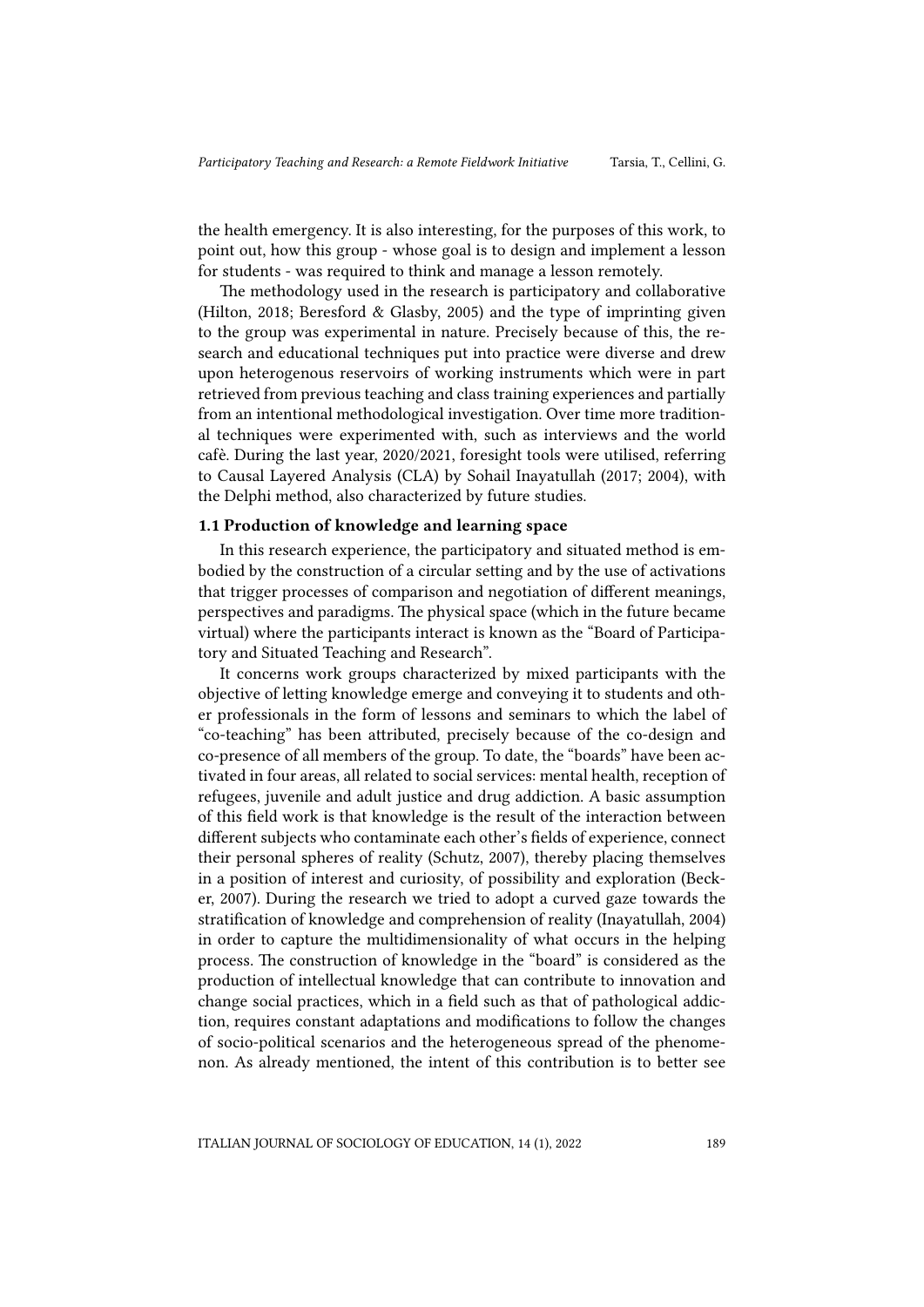the comprehension process and the construction of knowledge, which is activated in the context of the "board" so as to identify the conditions which may facilitate the comprehension of new situated knowledge. To succeed in this intention, we will borrow some considerations which emerge from Mannheim's reflection (2000) and use them to give meaning and value to the contradictions within construction processes of intellectual knowledge. The intention is to highlight the dynamicity of the different positions and life experiences which we consider virtuous and which are salient in the field experience we are describing. According to the author, the production of knowledge comes from various ways of interacting and from the structures of power involved in the relations between the various social actors. Mannheim also refers to the concept of competition highlighting the generative potential that can come from an intrinsically conflictual situation.

In this regard the author, referring to Hegel, considers synthesis as key to understanding reality. Synthesis requires the making of a choice, it is position and negotiation of meaning and sense: "synthesises do not fluctuate freely in social space but they become possible and probable in a specific structural situation" (Mannheim, 2000, p. 233). Translating what has been stated up to now in the research experience on the field we can consider the "Board of Participatory Teaching and Research" as a situated space (Wenger, McDermott & Snyder, 2007; Lave & Wenger, 2006) where the "specific structural situation" in which knowledge is built from different points of view and perspectives.

During the five two-hour encounters, in which the members of the "board" interact and reflect on the topics related to the help relationship and the organisation of social services, processes of information exchange are triggered that lead to the suspension of personal judgement and thought, assuming a position of active listening which facilitates comprehension and re-elaboration of thought. The effort consists in enhancing experiential knowledge and, in the meantime, in triggering a process of abstraction and reconceptualization which is conveyed to the individual participant in terms of cognitive process, professional and personal insight. This process develops on a substratum of tensions which the participants are careful not to stress and which are intentionally accepted. These are contradictions which refer not only to knowledge belonging to different fields but also to an emotional dimension which provides meaning and contributes to the construction of a frame in which the members of the "board" act.

In the "board's" here-and-now, a process takes place, which Mannheim clarifies with these words: "in the economical fields the forces of competition act up to a certain point […]. Therefore, during the competition to provide an adequate explanation of being, phases occur where the group suddenly accepts a possibility of knowledge, a fecund category, an opponent's hypoth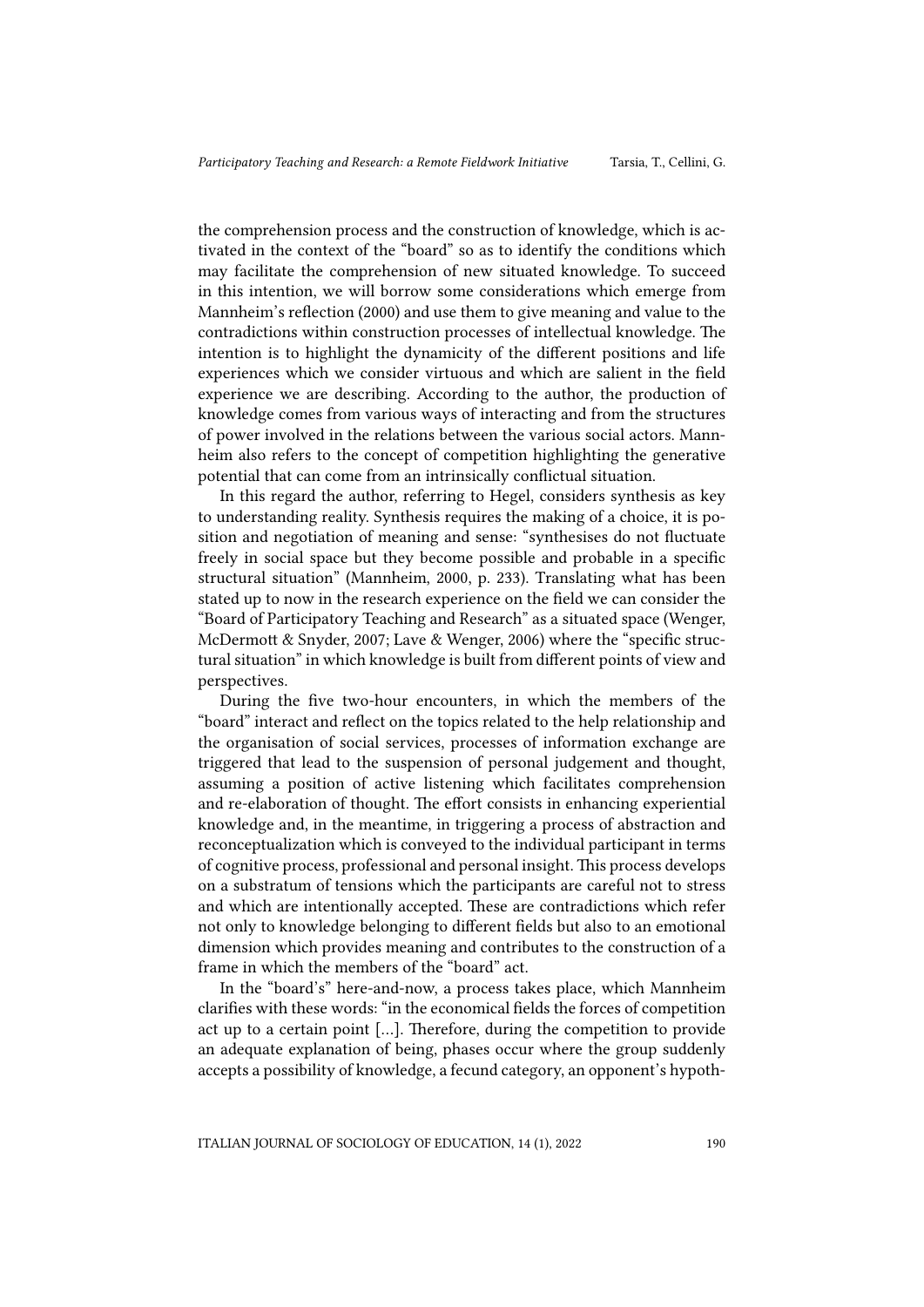esis" (Mannheim, 2000, p. 230). The people participating in the group consider this space as a place of confrontation and communication and for this reason they invest, with the support of facilitation of the coordinator, in the exploratory and generative possibilities of conflict which re-emerge from time to time (Tarsia, 2019). Different points of view, "competing" knowledge are allowed to emerge gradually combine, sometimes excluding each other, to reach a group synthesis. In this experience, conflict (competition in Mannheim's view) is not confused with violence or aggression but it is seen as a relational process in which one should be situated and understand what is happening. Conflict is a sign of transformation, and the objective is to learn and understand what is happening, but also stimulate the other person to say what he or she thinks and what they have experienced in a particular circumstance: "therefore, alongside original consensus, alongside basic fears, original feelings and the simplest ordinary wisdom, an ever-changing ex post consensus appears, conquered with effort and battles, but among this a problematic life unfolds, and it struggles where everything is still in doubt" (Mannheim, 2000, p. 235). Competition and conflict, as we are describing them, are acted out in the "Board" and assumed as elements that can facilitate evolution and generate conceptualizations and knowledge. As in other contributions (Tarsia, 2021) the space of the "board" has been associated with what Konno, Toyama and Nonaka (2000) define "Ba": a group setting where conditions are created for explication, production and acquisition of knowledge which is animated by individuals belonging to different orders of reality (Shutz, 2007): professionals, users, academic scholars, students and family. One example, among many, can help us understand better the relational experience and the "specific structural situation" which develops on the "board". Below a synthesis of a fragment of a communicative interaction which took place during a world café in 2018-2020 face to face.

The moment in which the individual subjects relate to each other is during a subgroup discussion that is reflecting on the knowledge and skills of those who work in therapeutic communities. The participants are seated in a circle, around a table, and are positioned in a separate environment from the others. They do not know each other well; this is the third encounter of the "board". The dialogue is between a social worker, people belonging to different communities and a student attending a study course in Social Work. The topic they are discussing is the knowledge and skills of social workers. Each member is invited to communicate their personal experience and express their thoughts. The subgroup dwells on the importance of the operator's ability to listen to the users' state of mind in the helping relationship. The people belonging to communities remember how anger was a powerful emotion that occurred when entering rehabilitation. A few remarks are enough for the members of the group to associate anger with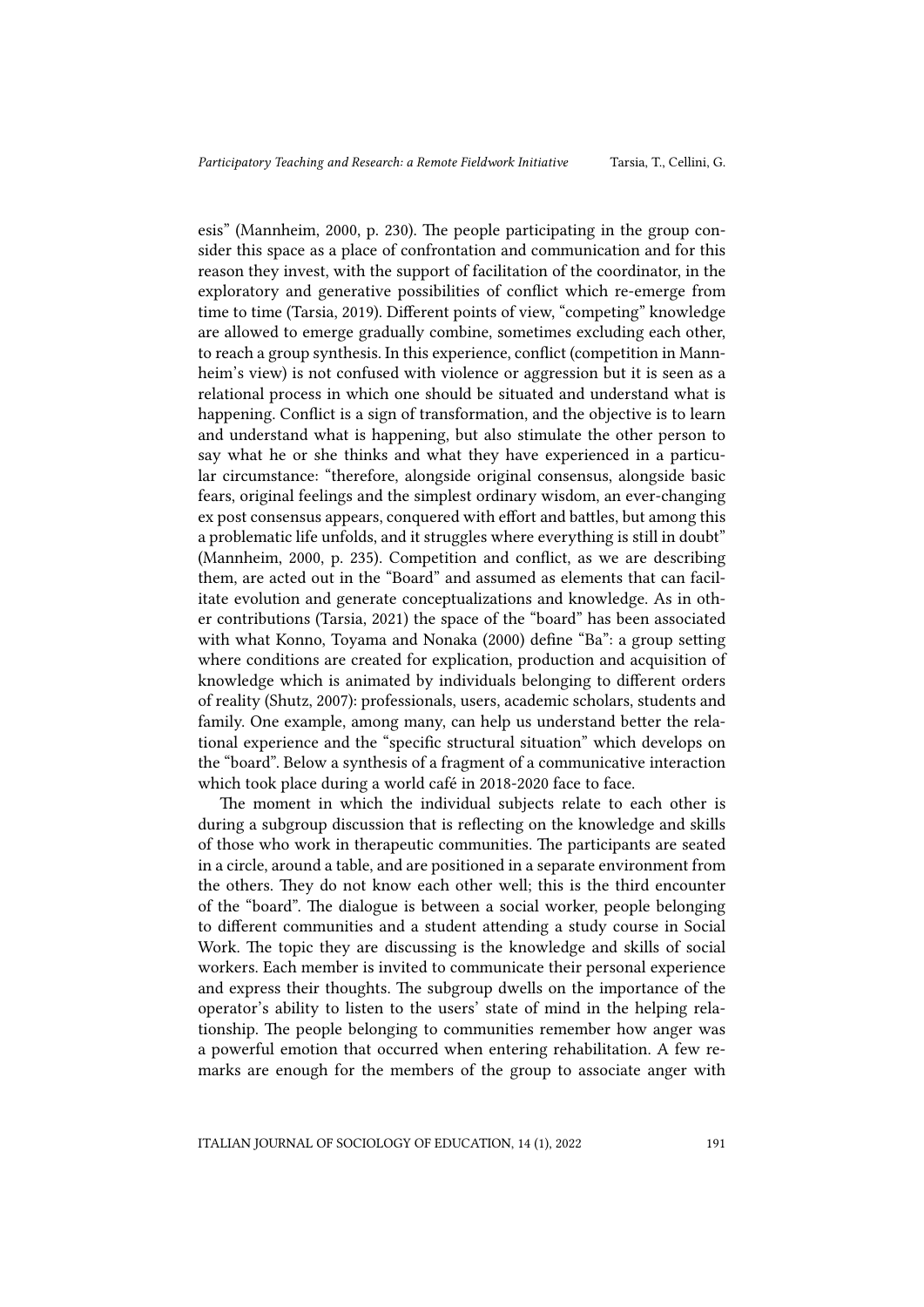pain. Voices are low, calm. A feeling that something burdensome is being investigated. But the exchange of words is fast. Each one recalls something to recount. Confrontation occurs on how necessary it is to relate to pain. The student thinks it is important to face it. The social worker, on the other hand, underlines the importance of the operator's ability to "welcome pain", i.e., to stop and wait, in the helping relationship. The two users add pieces to their story, at times eyes become teary. They remember how important it was for them, during their therapeutic path, to have found a social worker capable of recognizing their sorrow and of being capable of giving meaning to their emerging pain.

This brief account frames a situation of transition experienced by a person during their therapeutic course of treatment and it returns understanding and knowledge about this particular aspect to the members of the "board". Recognizing pain is the topic. According to what emerges from the participants' feedback, a process is prefigured about how a person can gradually become aware of his or her emotions. Daily life with others, the presence of a social worker who does not force the person to face his or her pain (contrary to what the student believed), make it possible to work on "when and how to" accept one own's suffering, what it has meant and what it will mean. The points of view of the individual subgroup members convey, on the one hand, the way in which this particular emotional event unfolds, which seems to occur in the same way for every service user, and on the other, it helps subsequent learning to emerge. Initially, pain is latent, it is revealed by actions which lead to verbal and physical oppositional behaviour. The possibility of being accepted and feeling that their pain is recognized seem to be the constituent moments of synthesis: a moment of learning and new understanding among social workers and the users of social service users. It is also a moment of reciprocal learning and meta-reflection for the members of this subgroup, who re-live different experiences, but when it comes to explicating meaning they re-signify and re-conceptualize them. In this context the student becomes aware of the existence of diversified approaches and multiple ways to handle a difficult situation. It is on these almost imperceptible insights that the training of those who will be future professionals is based, and in the sub-group of the "board" they find a protected environment to continue to gain experience in the field.

## 2. How to use situated and participatory research and teaching in social work education

As described above, the "board on drug addiction" is a task group whose composition is intentionally heterogeneous (A.A. 2020/2021: 6 students, 11 professionals -social workers, psychiatrists, psychologists/psychotherapists,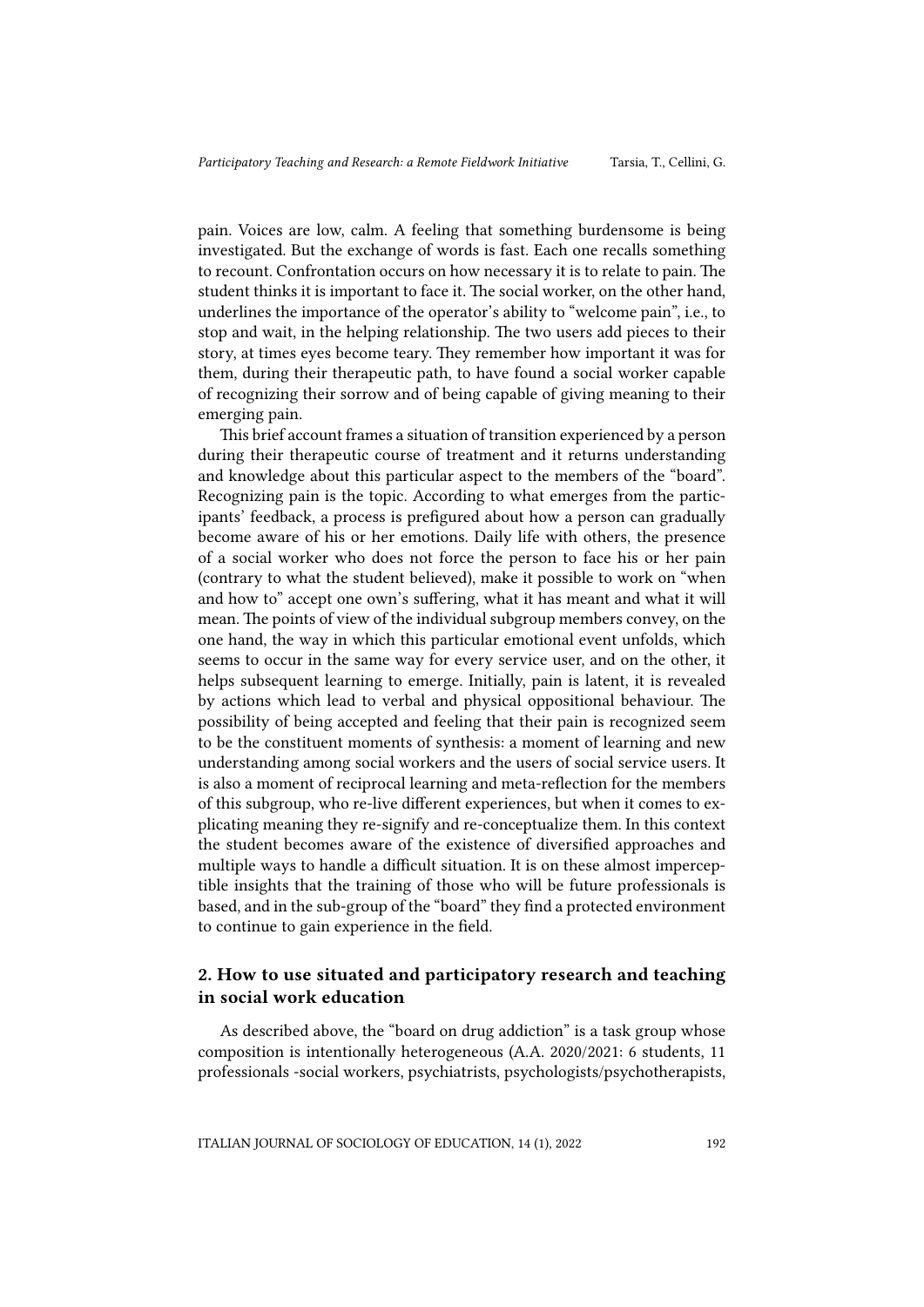educators/pedagogists-, 3 scholars and experts of practice). During the current year, a further variation in the methodological tool has been made, with particular attention to solicitations which previously emerged in the field. Wanting to continue to valorise the conflictual dimension, but introducing the perspective of a possible future (Pellegrino, 2019) and advisable future, we have chosen to adopt various techniques which refer to Inayatullah's CLA method (2004).

Due to the health emergency, the meetings were moved to the Teams platform at the University of Messina. Thanks to various technical measures (for example, the use of pre-constituted breakout rooms to work in subgroups, the constant use of the webcam and the combination of various technology such as writing on a personal notebook at home or in the office and forwarding the photo through WhatsApp) and to good past interpersonal awareness, at least in the core of the group, it was possible to maintain a high level of participation and interaction. The "board" meetings were organised maintaining the following structure: initiation of the work in plenary, indication of the first solicitation - the definition of the topic to be discussed- and the proposal of the second question which had the aim of opening up to the experiential aspect of daily routine and professional life. To both questions participants responded in an individual way and by the use of a written script on a notebook, the photo of the notes was then sent to the coordinator. The third solicitation was discussed in a subgroup. The conclusion was defined in a plenary discussion. The topic discussed varied in each encounter: primary prevention, social work inclusion and knowledge emerging from the helping relationship.

Due to simplification purposes, the text will deal with the description and analysis of the work carried out on the first topic, "Primary Prevention". The questions proposed to the group were: 1) What do you mean by primary prevention? 2) We ask you to describe the role that primary prevention has in the "national discourse" on addiction policies and on the operation of services by indicating social actors, currents of thought or other that you consider useful. 3) In what way do you imagine that the "dialogue" which you have just defined may evolve in the future (in 20 years, for example)? At the end of the discussion the group was invited to coin a metaphor (an image, an object or other) useful in representing the preferred future that the participants had defined together. The last part of the work, where each member narrated the results of their work, was audio recorded. It was then transcribed and used to create, with an expert's help, a visual map which graphically represented the definitions and the most significant phases of the work and all the metaphors proposed. The visual map, along with the research report produced collectively through google-drive, represented the tool utilised as a guide in the co-teaching lesson. Again, the lesson was creat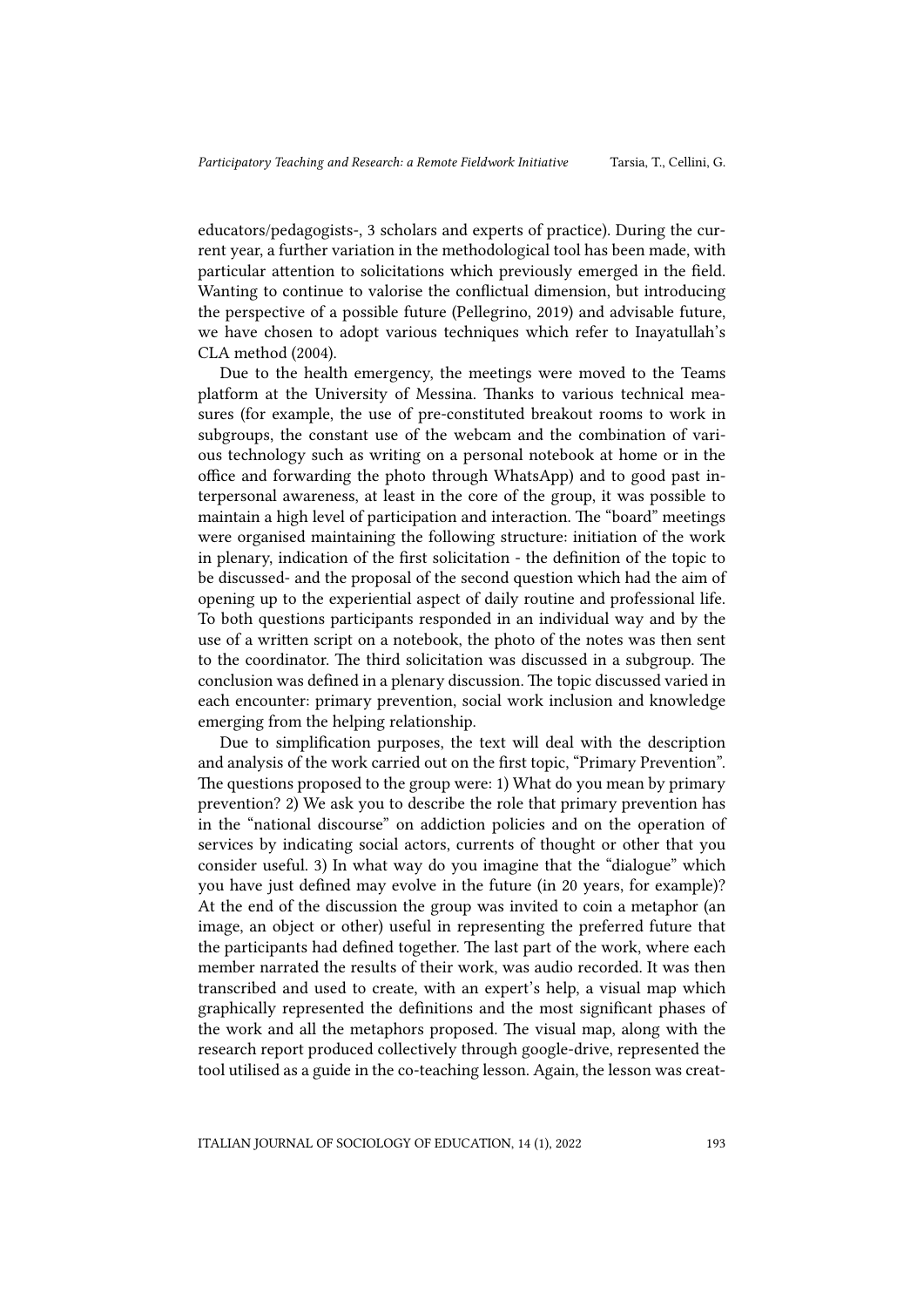ed in a virtual classroom where all the "board" members were present. After concluding the lesson students were asked to make questions and provide, at an appropriate time, their own point of view through a structured questionnaire.

The entire process of reflection and processing of knowledge was concluded in a final verification meeting with all the members of the "board". The areas subject to verification were: the field of experience through S.W.O.T. analysis (Strengths, Weaknesses, Opportunities, Threats), acquired knowledge, valorisation of the processes, use of foresight tools, proposals to change the future, and new members to be integrated in the group. They also discussed the results provided anonymously by the students and the outcome of the work carried out, in parallel, using the Delphi method with a group of experts at the national level. If the first part of the article served to give the coordinates of the research project, outlining also the setting in which the production of knowledge and the implementation of the students' and professionals' learning take place, in the second part of the article, the synthesis of the process of co-production of knowledge will be presented, underlining the conditions that allowed the unfolding of the learning process. Thus, the definitions of prevention which are majorly recognized in the sector's literature will be presented first. These definitions will be then compared with the ones emerging from the "Board's" work and which have been presented in the classroom during the co-teaching video lessons. Finally, reflection on the meaning of proposing a type education contaminated by field research in a process of co-construction of understanding among professors, students, and other stakeholders paying particular attention to the idea that the training process of students can benefit from a setting where it is possible to move further into certain topics linked to the direct experience of the members of the group in the help process and also become aware of the heterogeneity of the existing paradigms used to codify, categorise and respond to a certain social problem and finally have the opportunity to converse with workers, service users and family members in a space other than the SerD or communities.

## 3. Prevention. General aspects and shared knowledgeow to use situated and participatory research and teaching in social work education

The issues linked to pathological addictions involve a complex universe of social and health factors and therefore "require a highly integrated intervention" (Quercia, 2020). Socio-health addiction assistance is ensured in Italy by the National Health Service (SSN), by addiction services (SerD) working in the Local Health Departments (ASL) on a territorial district lev-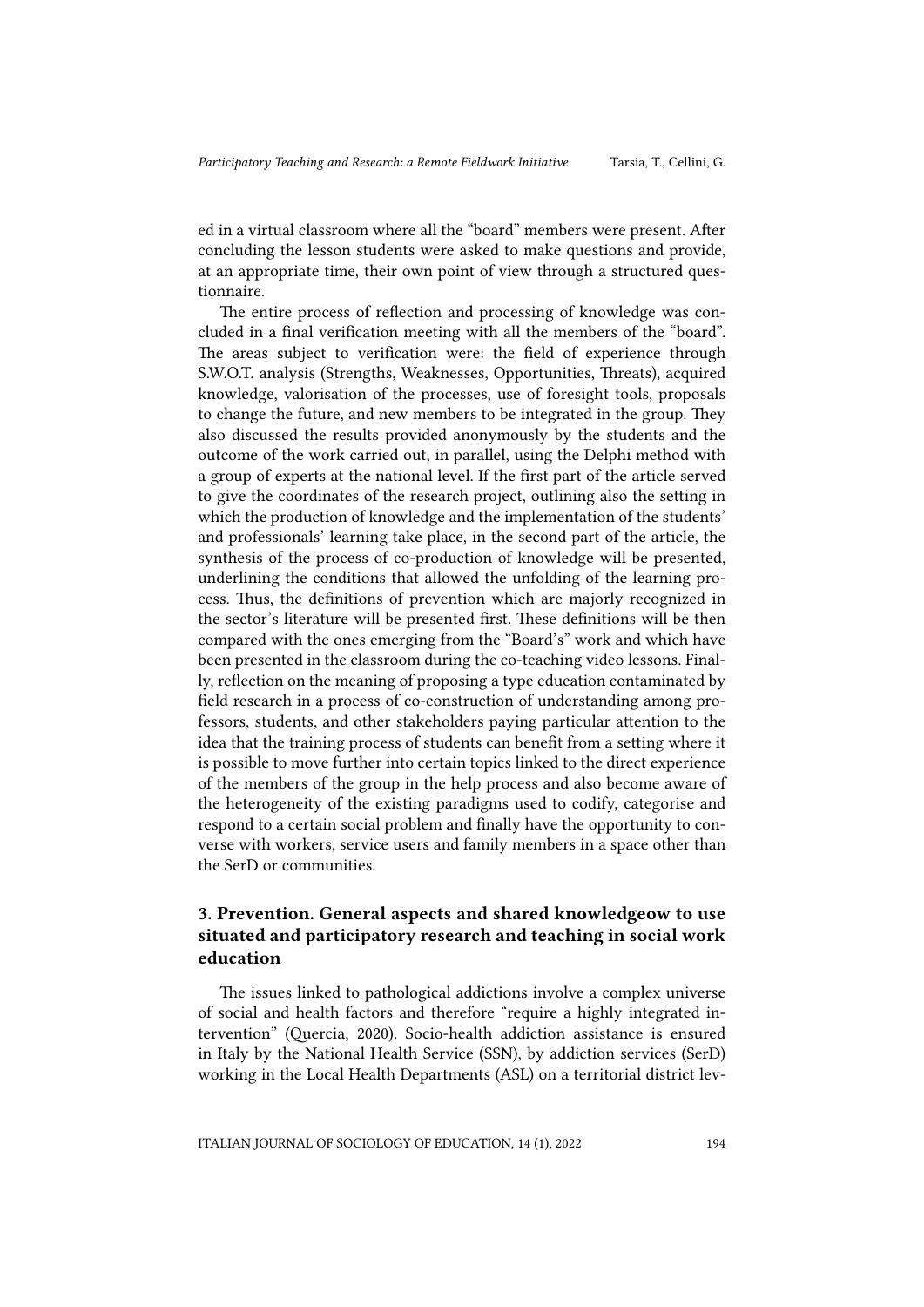el; here multi-professional teams work, characterized in particular by the co-presence of medical-health (doctors, nurses) and social professions (social workers, educators, psychologists).

In order to face the topic of prevention referring to the sphere of drug addiction, it is not possible not to recognise such a complexity and the necessary multidisciplinary approach needed in order to handle it.

An important classificatory definition, given by Caplan (1964), refers to the medical model (psychiatric in particular) and it has been widely reconsidered in psychology and in other disciplines, such as criminology. According to Caplan's classification there are three types of prevention: primary, secondary, tertiary. The aim of primary prevention is to utilise risk reduction strategies so as to prevent the onset of specific pathologies before symptoms occur. Primary prevention efforts are aimed at the entire population or subgroups with observed vulnerability, such as those of people with drug/alcohol addiction. Secondary prevention, diversely, seeks to identify precocious symptoms of disorders, with the aim of reducing the length and the negative consequences; let's consider for example epidemiological screening activities and interventions of various pathologies. Tertiary prevention, finally, is thought to deal with ongoing pathological conditions in order to prevent them from becoming chronic, putting into effect interventions aiming at rehabilitation and the recovery of "productive" abilities. A classification that surpasses Caplan's, but which in many respects reiterates it, was defined by Gordon (1983). This author identifies three levels of prevention, based on the subjects to whom they refer to: universal, selective, indicated. In an approach which considers risk "pathological", universal prevention provides strategies for the entire population, with the aim of reducing the probability of an undesired condition; selective prevention is directed to subgroups of the population, identified as being at high risk for a specific problematic behaviour in particular environmental conditions; prevention interventions shown are directed at the most vulnerable individuals who are already in specific problematic conditions. Although it is widely considered as "old", Caplan's classification has undoubtedly updated content. In particular, the primary prevention conception is currently utilised on a large scale in different disciplines (medical, psychological, sociological) and also in the language of policies, relating to a plurality of areas, such as social health and therefore drug addiction.

In all the disciplines mentioned above, prevention is associated with evidence-based models, which are intended to enact interventions of prevention, based on empirical evidence and therefore on the measurement of efficiency of the same interventions. There are at the same time analyses, with a sociological slant and related in particular to addictions, that highlight some critical nodes, in particular the "limits in the practicability of evidence-based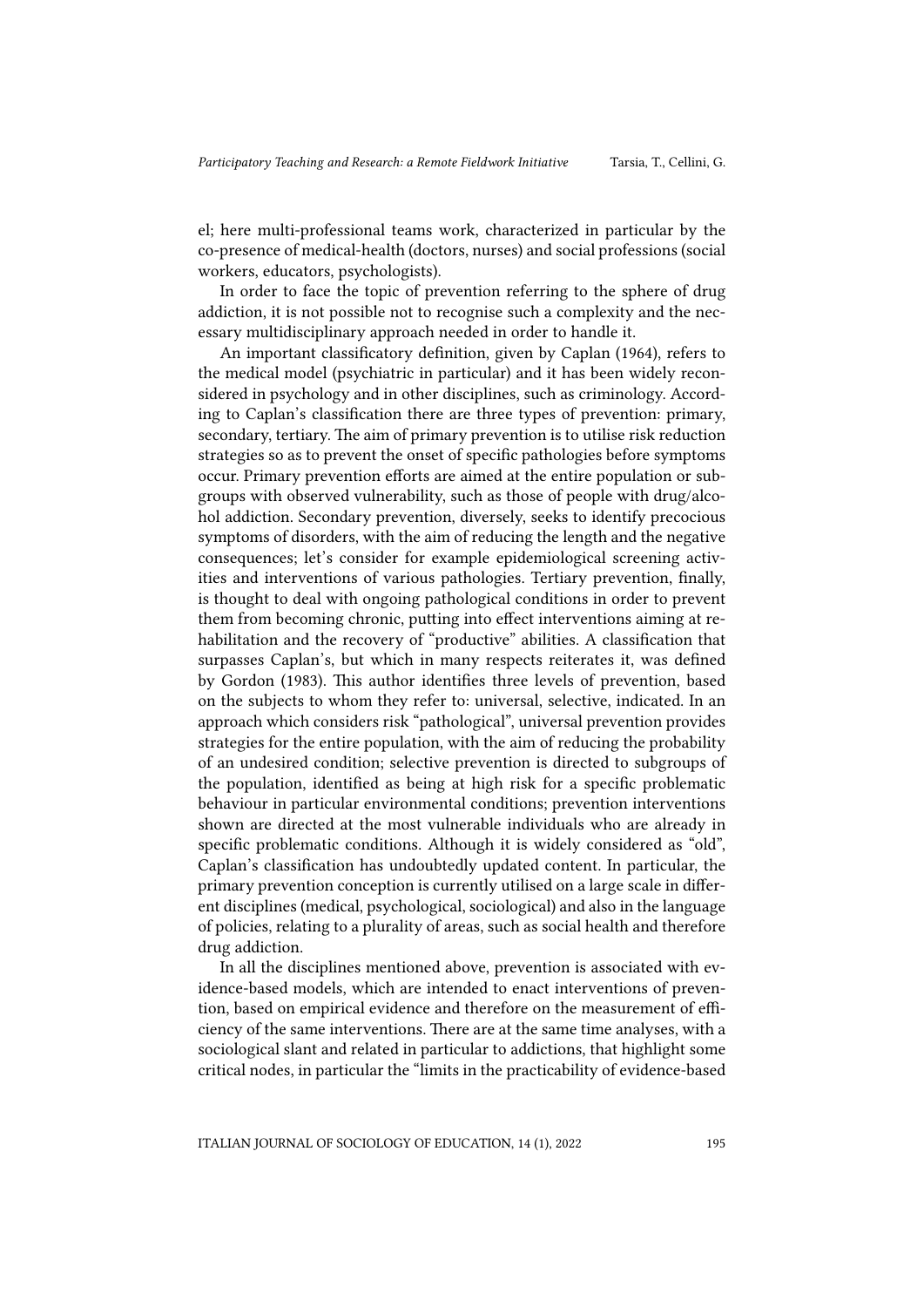studies in the preventive field" (Allamani et al., 2018). This has implications on the political dimension of prevention. Referring to a specific area, that of alcohol addiction, the unpredictability of policy effectiveness is highlighted and it can be explained by several hypotheses; one of these concerns the fact that changes in alcoholic beverages and the correlated damage reflect social changes more than alcoholism prevention policies, which could be demonstrated with scientific evidence (Ibidem). This is a hypothesis we think could be extended to the entire field of pathological addiction. Considering the complex prevention aspects, which necessarily have to be kept together, it seems important to recall briefly some contents of primary prevention, since it is the one on which we focus in this paper. As demonstrated, primary prevention (which is very similar to what Gordon defines as universal) targets a very wide range of subjects. It has, therefore, a dimension which is also collective, involving various institutions of society, such as schools, local community actors with various competences involved in dealing with specific problematic areas. Within addiction areas, in a vision which holds together individual and collective responsibilities, information takes on particular prominence. Related to this, the role of social professions is not always adequately valorised and often flanked in a prevalent manner to functions characterised by restorative rather than preventive functions.

In Italy, over the years there have been many primary prevention initiatives in the field of drug/alcohol addiction, although preventive interventions in the political agenda have often been obscured by the emphasis on mere restraining or punitive control, characterised by a progressive impoverishment of social protection (De Giorgi, 2002; Prina, 2003). This must also be related to regulations on addictive substances, in particular with T.U. 309/1990, where the issue of prevention can be found in many articles and is often associated with "repression". Over the years many prevention measures have taken place involving schools and the whole education system, involving formative/informative activities, set in global education projects activated by the Ministry of Public Education. Many projects have also been primary prevention ones and they have involved the families of the students, local services and individuals from local communities.

The definition of prevention and the theoretical references formerly illustrated reveal ideas widely discussed during the work of the "board" about drug addiction. One of the first aspects to consider is the complexity of primary prevention, which has developed over time and is recognized as a fundamental activity in the working sphere of drug addiction. In the historical and social transitions in which drug use has changed, along with the interventions of services and operators - who have had to adapt to these changes - Caplan's and Gordon's definitions are still relevant. Orientation towards the territory, towards the population in its entirety and towards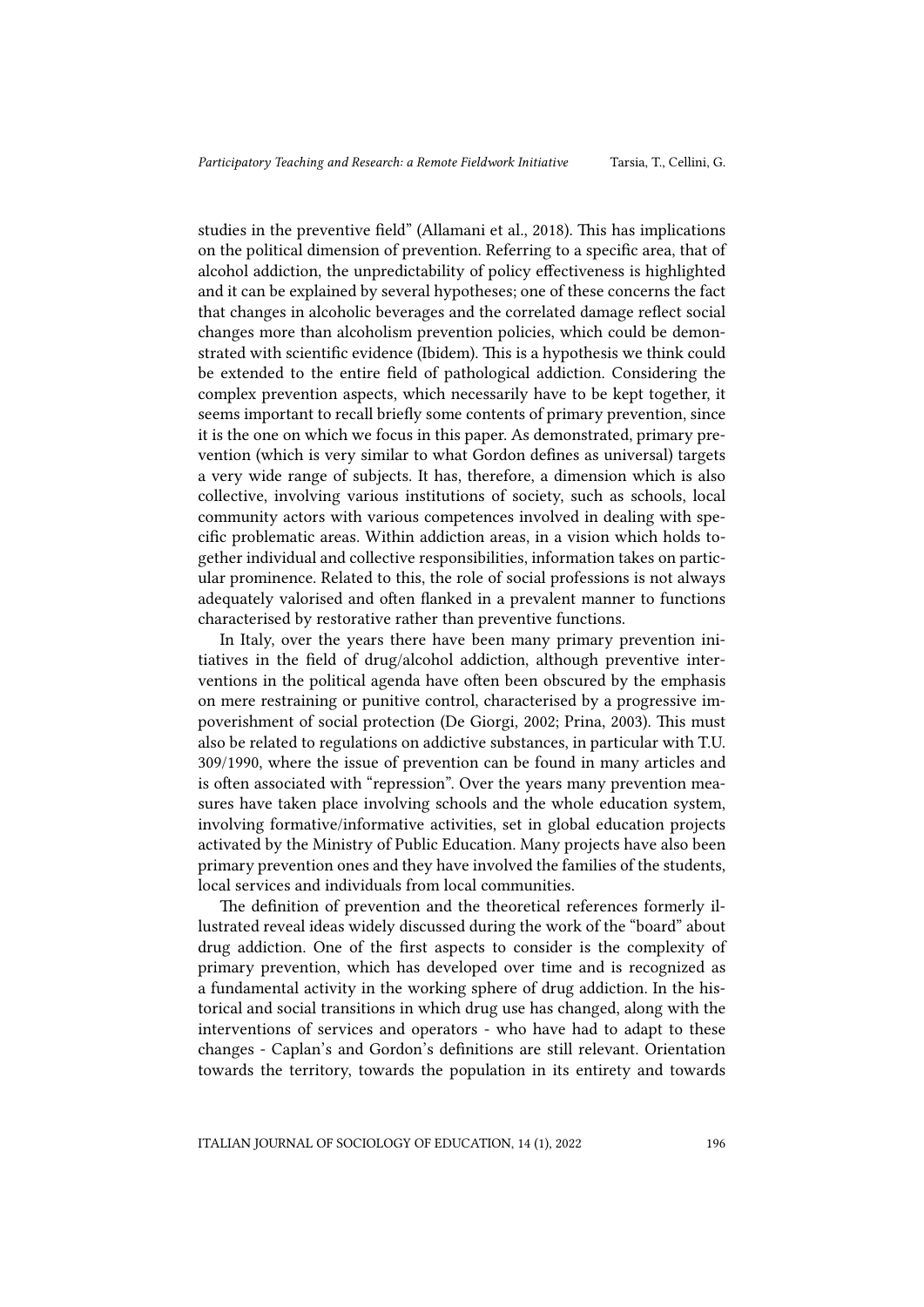specific groups, in particular young people, has been widely shared by all the "board's" participants. Primary prevention involves society "universally"; it is directly linked to social and socio-health policies, firstly national ones. The shared knowledge emerging from the "board" shed light on the fact that these policies have been poor, focusing far more on care rather than on prevention. In the intricacy of social and criminal policies, moreover, attention on prevention in certain historical phases has undergone a re-dimensioning by the debate on repression; thus, elements of coherence seem to emerge with what has been detected by sociological studies on deviance, previously cited, which have focused on policies against drug addiction. The "board" also pointed out that primary prevention has been an intervention conducted for many years but, despite this, it does not seem to have led to a radical change in reducing the phenomenon of drug addiction. This aspect connects to what has been noted in literature about the limitations of an analysis of addiction based on evidence; limitations which appear in the background of the work emerging from the "board", where, contrarily, emphasis is put on the attention towards the effectiveness of primary prevention interventions. In conclusion, it is possible to state that the "board" has revealed interesting and effective depictions of the workers' practices in the field of addictions; the articulated reflections, which have characterised all the moments of the encounters, have revealed the richness of experiences and the ability of the participants to analyse, giving researchers who have followed the work the opportunity to capture various theoretical-practical connections.

#### 4. The Co-teaching Lesson

The starting point of the co-teaching lesson was the conceptualization and reflection work carried out in three preliminary meetings by the group of participants working on the "board". The results of this intense and articulated work were presented to the students in a "virtual" didactic space, organized through the aforementioned computer platform (Teams), which, despite the limits of physical distance, allowed the connection of different points of view, knowledge and experiences.

The co-teaching lesson was not limited to presenting the topics dealt with on the "board" to the students; the objective was to go beyond the mere transmission of knowledge by promoting an activity of re-elaboration, comparison and sharing as a tool to explicate "hidden" knowledge. The members of the "board" have had two important documentative tools on hand – previously mentioned - for the presentation of their work: a visual map, containing the fundamental concepts which emerged from the three meeting; a report on co-constructed research from which both knowledge and open issues on primary prevention emerged. The relations developed in the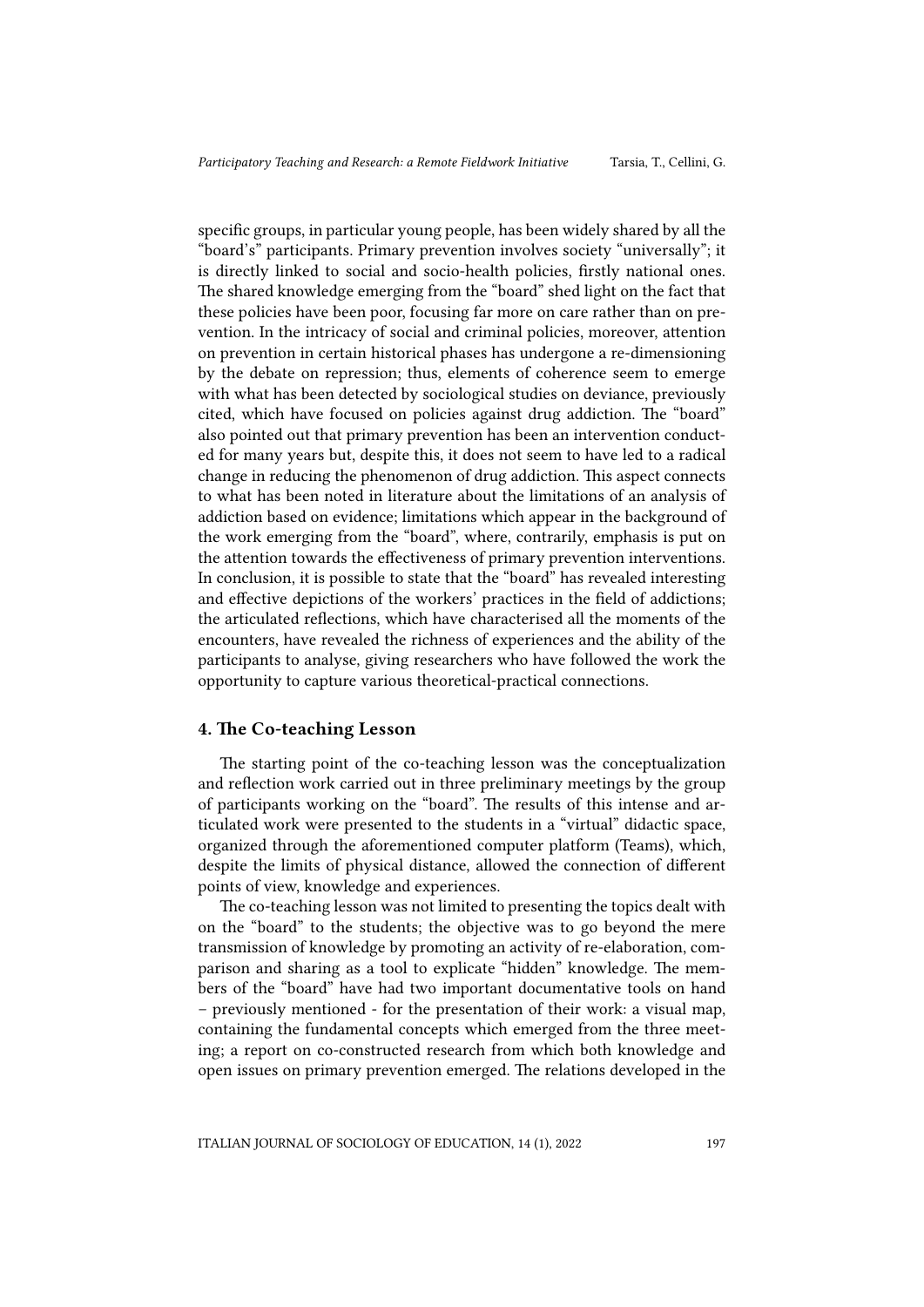group and the trustworthy relation which took shape among the participants turned out to be an essential tool upon which the entire process of sharing and transmission of knowledge was created.

Coming to the specifics of the contents presented in the lesson, a fundamental theme was that of attention to information, especially for young people. The current legislation on drug addiction is one of the tools that enables experts to create projects aimed at schools and over time they have found discrete spaces, which have, however, often been "conquered" after dealing with certain reluctances in schools and limited economical investment. Information addressed to young people, to be activated in schools and intended not in the form of a face-to-face lesson in class, but rather as a class group work that enables the students to express themselves freely, assumes particularly meaningful value. Approaching a complex problem such as drug addiction, through the transmission of information and thus knowledge, directly concerns the students attending co-teaching; these students were assigned with the importance of a critical, dynamic approach intended to problematize the topic of primary prevention and to highlight evolution and future perspectives.

A theme addressed with particular emphasis, closely related to information, is that of stereotypes and prejudices (towards drug addicts), which strongly influence primary prevention. Lack of knowledge leads society, especially in small towns, to be unable to deal with the problem and to marginalize drug addicts, identifying them only with their limitations and with the value of their behaviour. In order to promote a progressive and difficult path of deconstruction of stereotypes, it will be necessary to focus above all on the new generations, guaranteeing the distribution of specific school programmes, aiming at acquiring further awareness. A shared issue on co-teaching was the effectiveness of primary prevention; scholars and experts are called on by constant research and analysis of the long-term effects of primary prevention activities, with the objective of preventing individuals from coming close to drug addiction. The importance of research, in particular that related to a longitudinal one, represents a fundamental value, at the core of university training which professors are called to transmit with continuity to students. It is research done not with mere purposes of speculative elaboration, but with the aim of extracting indications from the results on how to re-think modalities and tools of primary prevention.

Finally, the co-teaching lesson has shed light on the future, through the rainbow metaphor. This has occurred coherently with the use of foresight tools, previously mentioned. Although it is difficult to imagine the social context in 20 years, we can hope for scenarios where investments in primary prevention, to be consolidated also with innovative tools, can contribute to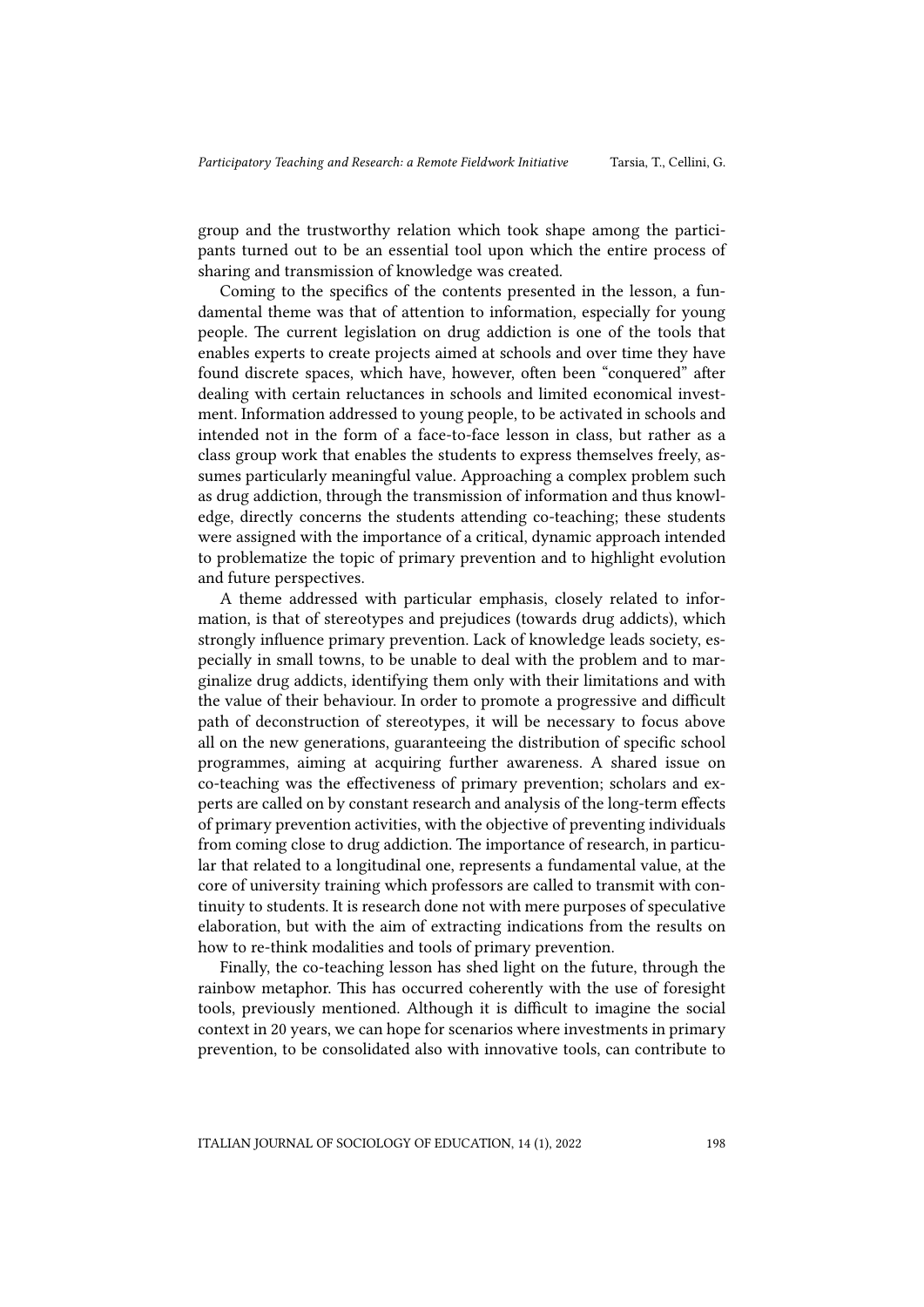a process of widespread knowledge, giving substance to primary prevention interventions.

#### 5. Conclusions

#### 5.1. Daily representations and co-construction of professional knowledge

The research presented in this article is strongly characterized by contamination of knowledge, whether it be explicit or "hidden". The professional expertise (Garland, 2004) which has traditionally characterised service systems and actors on various levels involved in paths of social reintegration, has found an important space during various phases of the research. Rich heritage of knowledge and competences have emerged from the "board's" work, which has taken the shape of a group, meaning a dynamic totality based little on its similarities and more on its interdependence (Lewin, 1980). The discussion of different topics related to primary prevention, e.g. the debate on the effectiveness of preventive interventions implemented by professionals, made clear the interest and the ability to share this knowledge and expertise. Cross-curricular and cross-referenced perspectives emerged clearly from the group pooling theory and methods to which the different professions involved (social workers, educators, psychologists, doctors) refer to. Therefore, sector-specific visions have been overcome, with the aim of understanding the global nature of needs and the complexity of situations which professionals come into contact with. The knowledge of the professionals was flanked by the representations of the clients involved in the research; the work presented in this article, therefore, also used the approach of *client studies*, widely used in the Anglo-Saxon context, particularly in *social work research*, but less present in Italy (Cellini, 2021).

### 5.2. Students, professionals and service users inside and outside the online platform.

In the aforementioned osmosis between learning and research, we think it is interesting, in conclusion, to provide additional data considerations expressed by the students to whom this year's co-teaching lesson was addressed. In the attempt to capture salient aspects from an educational experience point of view, we have noticed that what has involved students is the co-presence of different professionals and clients in the classroom and in the work group. Also emphasized was the importance given, even remotely, to debate and listen to their voices and interests on issues related to their own work and professional future. After the lesson an anonymous questionnaire was handed out to all the participants attending the virtual class. 21 students enrolled in the degree course in Psychological Sciences and Techniques. The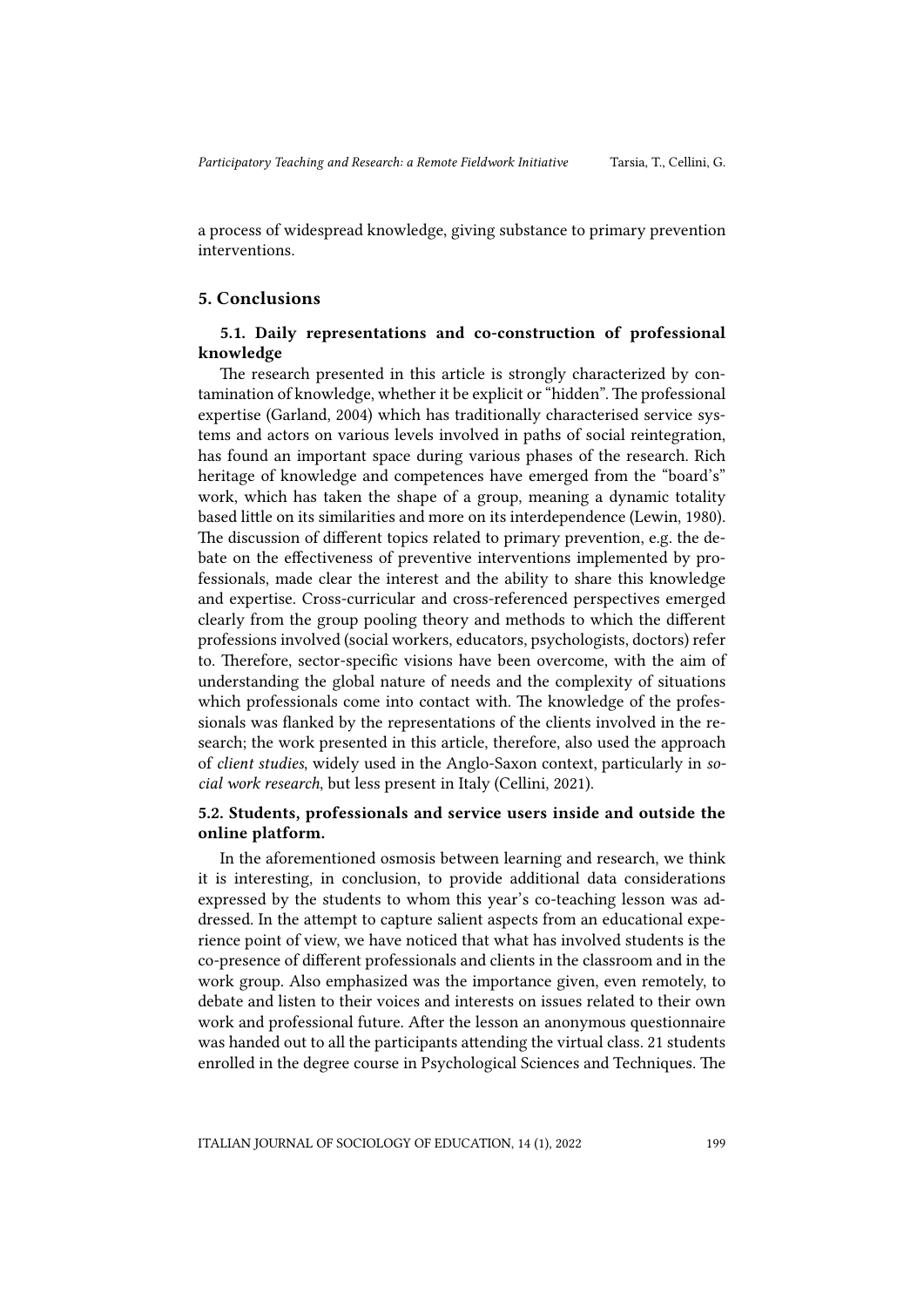most appreciated aspects were three: 1) The possibility to discuss with professionals who deal with drug addiction on a daily basis (on a scale of 1 to 5, 13 assigned a 5, 6 assigned a 4 and 2 assigned a 3); 2) The opportunity to ask detailed questions; 3) The opportunity to have different people responding to their enquiries and demonstrating how it is possible to work in a multi-professional team.

The students have stated that they have learned and explored new content on topics such as: professional *modus operandi;* people's moods in communities; actions of primary prevention and socio-working inclusion. In particular, they have asked the professionals to talk about a film-documentary they had seen recently which described the experience of the therapeutic community of San Patrignano<sup>1</sup>. The overall score on the co-teaching lesson was 8,76 (on a scale from 1 to 10). The students were asked the following question: "Do you think it has been a useful lesson for your training and future profession?". All the students answered positively. They also believed that their professional future will have benefited from the content of the lesson. All the students assigned a high mark (between 4 and 5) to "Use of life stories of workers and guests in the structures", "Developing content moving from what happens in services", "Presentation of the service and methodology from direct field experience."

Recalling the initial question of this contribution, which is meant to investigate the useful conditions to generate learning and co-construction of knowledge, also in a virtual setting, we can consider, on the one hand, the passage from a co-teaching lesson in presence to co-teaching remotely, and on the other, the meetings on the "board" at the university to those on Teams platform, and how this represented the loss of certain elements which occur during physical presence in the meetings (e.g. eating a biscuit, drinking a coffee together or physically accommodating all the group members in the class). These aspects are considered as functional for the atmosphere of collaboration and facilitation but in their absence new perspectives and possibilities have occurred which appear to be equally useful and interesting.

In the case of both the group meetings and the lessons, an atmosphere of mutual listening was created that guided the discussion even if remotely. As stated by the students' responses in class, the working style of the group of co-researchers was driving just as it was in presence and it created the condition for confrontation during debate. It is possible to imagine a virtuous contamination between the two virtual spheres (the classroom and

<sup>&</sup>lt;sup>1</sup> San Patrignano is a rehabilitation centre founded by Vincenzo Muccioli in 1978. For further studies see Guidicini, P., & Pieretti G. (eds) (1994). *San Patrignano tra Comunità e Società Ricerca sui percorsi di vita di 711 ex-ospiti di San Patrignano*. Milano: Franco Angeli; G. Manfrè, G. et al (eds) (2005). *Oltre la comunità. Studio multidisciplinare di ritenzione in trattamento e follow-up su ex-residenti di San Patrignano*. Milano: Franco Angeli.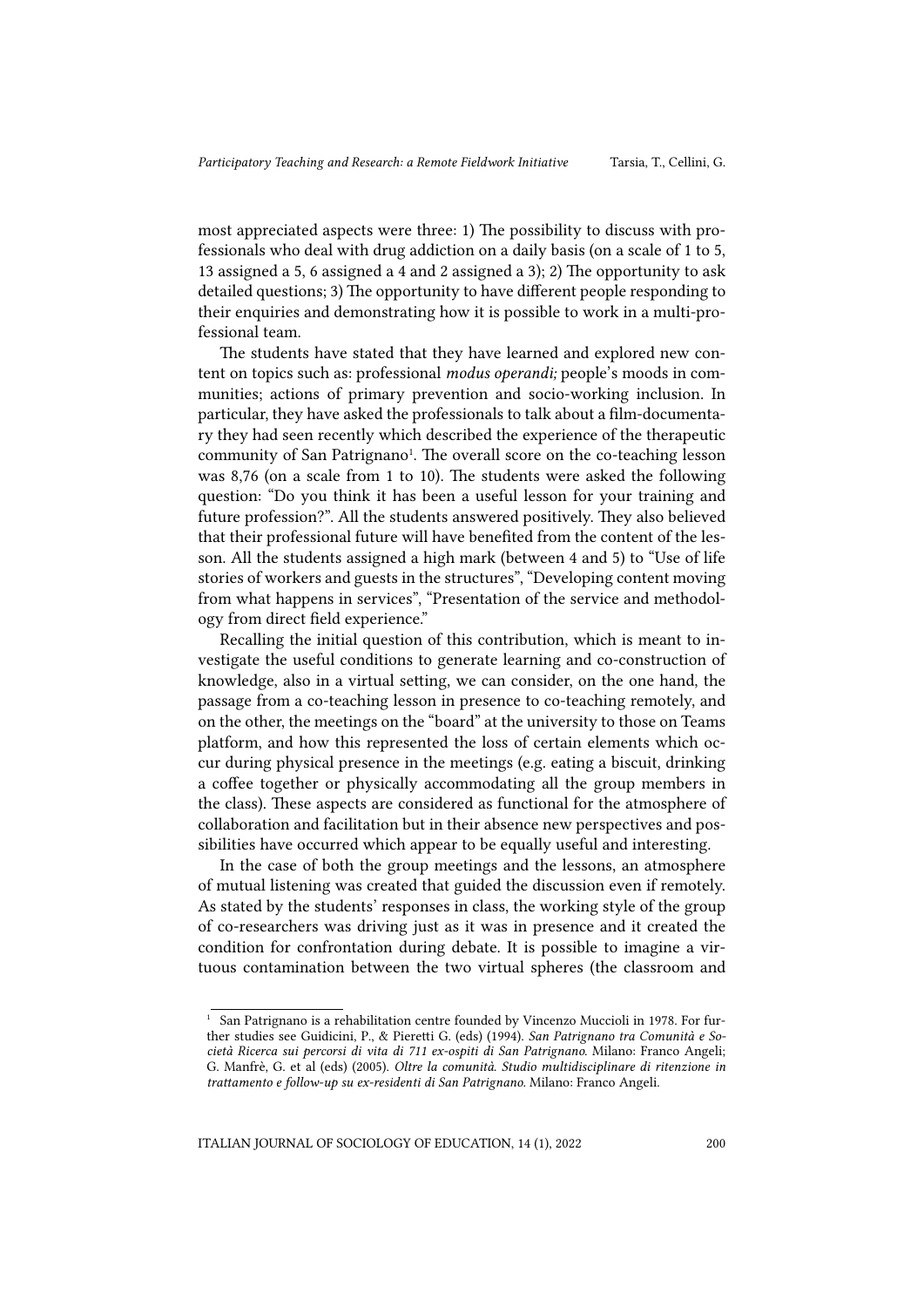the "board") which has led students to ask questions and ask for detailed study. We can assume that the exchange between the two environments was conveyed by the emotional climate created in the virtual classroom, by the listening style of the group members and by the organizational choices made beforehand. On the "board" the fields of knowledge which have been acquired have remained the same as those which emerged during the faceto-face meeting: among many, professional knowledge connected to specific sectors, knowledge on regulations and procedures, relational competences and *soft-skills*. The challenge of moving to an online platform was to maintain the quality of the relations and reflections. On the one hand, the strong intention to confront and to narrate personal experience and the motivation to be present during the meetings have enabled the acquisition and generation of new learning, and contemporarily, certain working modalities have been modified and they have involved different choices regarding the management of the "board" remotely. For example, the numerous participants on the "board" (set by the possibility of participating remotely) led to the impossibility of dealing with everyone in the same manner as with students in class. Moreover, even during meetings it was impossible to see each other at the same time. In addition, it was difficult for the facilitator to be present during the work of the subgroups and to solicitate group debates or respond immediately to enquiries or doubts. With the intention of maintaining the times established when the group was present, and net of the moments in which there were connection problems or difficulties in accessing the platform, the time available for the final briefing was reduced, as were the moments before and after the meetings in which the facilitator had communicative exchanges with the individual components of the "board". The high number of participants on the "board" and the need to carry out the lesson on the platform pushed some members to take part in the lesson from their workplace. This has resulted in some moments of difficulty in carving out a dedicated time but also a more extended time. In 2020/2021 the lesson lasted two hours instead of three. The reduction of time also led to the elimination of group work with students, concentrating on a final briefing that, as shown in the questionnaire, was much appreciated by the students. From the confrontation of previous experiences and declarations of the current members of the group, the use of the platform has created two opposite dynamics. On the one hand, people accepted in services have been slightly marginalised (for example, the same device used by two participants, worker and user, lack of space for reflection or impossibility for users to log in due to connection problems or lack of appropriate devices) whereas, on the contrary, the remote exchange reinforced the relationship between students and professionals. The online modality, "surprisingly", as stated by the students directly involved on the "board", has enabled them, after an initial feeling of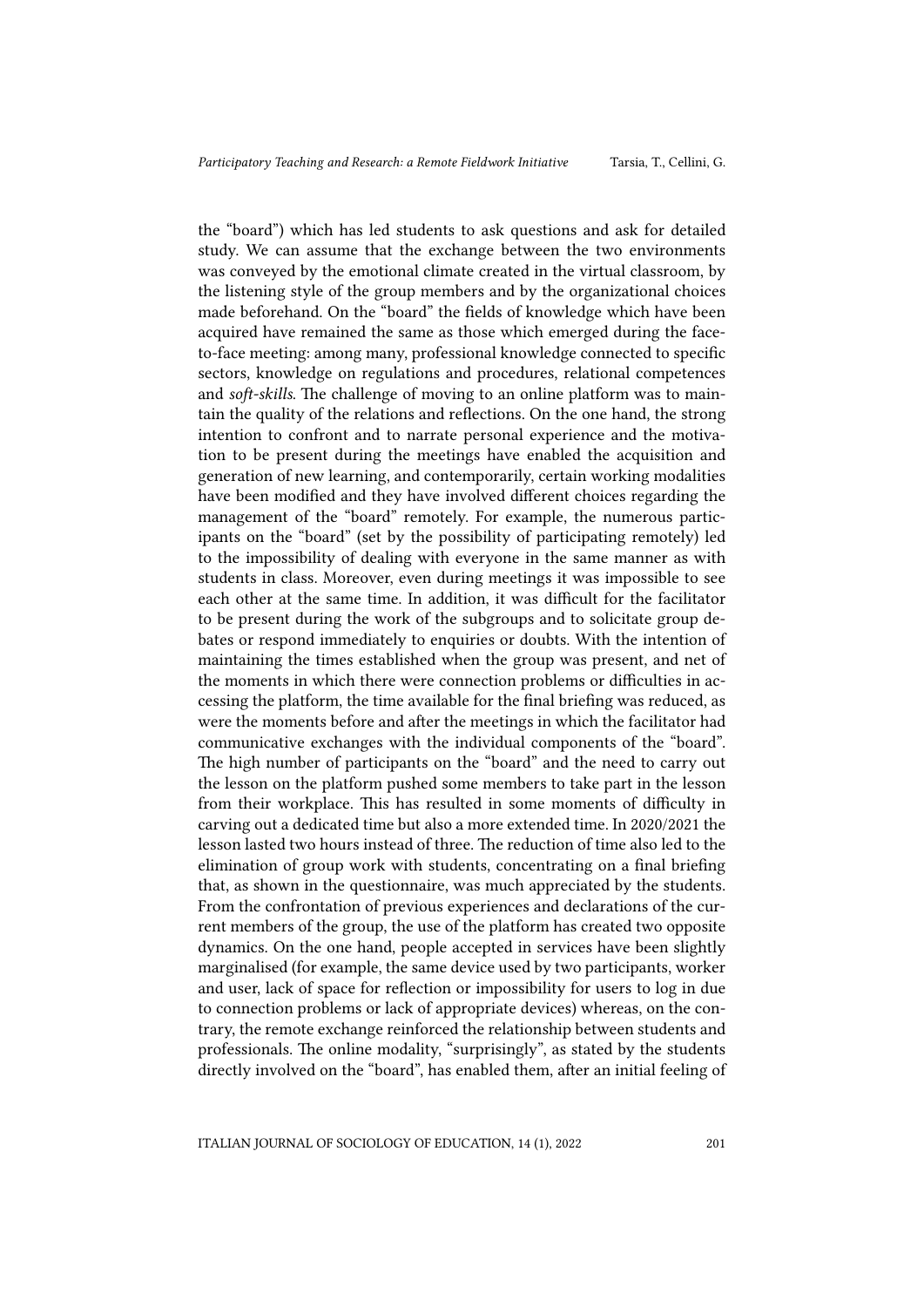disorientation, to overcome embarrassment and become protagonists, ask questions and communicate their own point of view (taken from field notes and briefing moments dedicated to students).

The reconstruction of a dialogue and exchange setting, the possibility to work individually, giving back space to personal reflection in the intimacy of one's own home or office, and finally maintaining subgroups on the platform have served to create a collaborative atmosphere implementing students' and social workers' learning, also favouring an exchange with people from different territories and different services. In addition, the use of other tools such as the co-construction of the final report on google-drive has enabled the members to continue sharing content outside the meetings on the platform, to contact each other independently and organise the work without the presence of the facilitator.

Finally, the students involved in the co-teaching lesson had the possibility, even remotely, to listen to the outcome of the work and the description of the content from several members of the "board" with the possibility to ask questions and receive answers on a topic they were not familiar with. We can conclude by stating that circularity between teaching and research, even remotely, enables the valorisation of experiential knowledge and produces new intellectual and practical knowledge.

In this contribution, therefore, attention was given to two levels of learning: that of the members of the "board" and that of university students. The meetings of the "board" allowed, on the one hand, to create the conditions for a "safe space" (Giorgi, Pizzolati & Vacchelli, 2021) in which the members recognized themselves as "experts" (Allegri et al., 2017) in a knowledge that had suitable space and time, not only to be shared, but also to be reworked and conceptualized in other knowledge. The attention paid to the process of elaborating knowledge made it possible to define the topics of the co-teaching lesson, to choose the communicative structure and the language to use with the students but also to divide up the tasks and produce a common document. The construction of knowledge requires moments of exploration, in which the group asks itself questions, responds to common solicitations and works by adding and integrating, but the time used to grasp and understand the tensions and to negotiate and create convergence of ideas and information. The use of participatory techniques, but also the decision to use online tools to compose a collective writing, helped the group to produce new useful knowledge in personal life, professional and organizational work.

The analysis of these processes is part of the numerous researches carried out in the broader line of organizational, situated and expansive learning (Fabbri, Bracci & Romano, 2021; Virkkunen & Newnham, 2020; Pipan & Pentimalli, 2018; Gherardi & Perrotta, 2015; Gherardi, 2000) which underlines the sense of co-building knowledge in the workplace and training to inno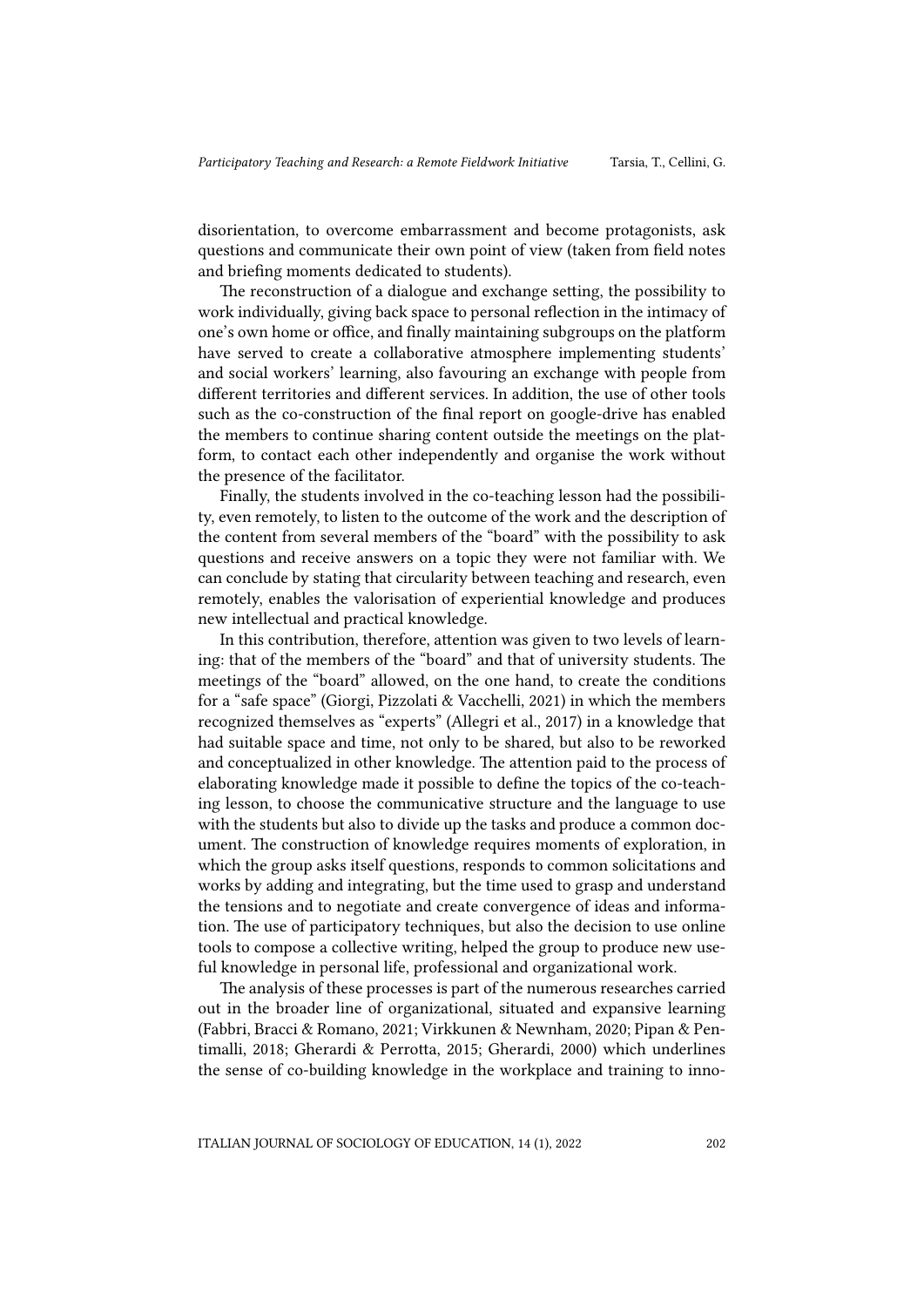vate and consolidate knowledge and operational practices. In summary, the meetings held within the "board" can be considered a space for the production of theoretical-practical knowledge in which the group of components shares knowledge starting from their own activities, which are situated in a professional and organizational practice specific. Furthermore, as already said, students can obtain information and have the opportunity to learn from the narration and description of these professional and life practices. They also have the much appreciated possibility to deepen and better understand the working contexts, but also the procedures and choices of professionals in an open and attentive dialogue space. The students, even at the online experience, met the professionals of one of the possible sectors in which they will work and, despite the short time available, they understood the importance of team work and the complexity of the world of drug addiction. Finally, we can say that all those who participate, differently, in this process of production of knowledge have the possibility to identify certain cognitive schemes that they use to comprehend the reality of helping relationships and the mechanisms which produce knowledge in this field and initiate processes, detailed learning and individual development to be used during different situations (internship, thesis writing, work environment).

#### Acknowledgements

The article is the result of the joint reflection of two authors. Paragraphs 1;1.1;2 and 5.2 are attributed to Tiziana Tarsia and paragraphs 3;4 and 5.1 to Giovanni Cellini. The authors thank the associations whose operators are involved in the research project and the participants in the roundtable described in the article.

#### References

- Allamani, A., Beccaria, F., Celata, C., Cipriani, F., Einstein, S., Pepe, P., Prina, F., Rolando, S., & Voller, F. (2018). Una riflessione sull'efficacia delle politiche preventive per il controllo dei consumi di bevande1 alcoliche*. Mission-Open Access*, 49, 34-43.
- Allegri, E., De Luca, A., Bartocci, M.C. & Gallione, S. (2017). Diversamente esperti: la partecipazione dei cittadini utenti e dei familiari nella formazione universitaria dei futuri assistenti sociali. Analisi di una innovativa esperienza italiana. *Prospettive Sociali e Sanitarie,* 4, 25-29.
- Becker, H.S. (2007). I trucchi del mestiere. Come fare ricerca sociale. Bologna: Il Mulino.
- Beresfold, P. & Glasby, J. (2005). Who knows best? Evidence-based practice and service user contribution. *Critical Social Policy*, 26, 2-18
- Caplan, G. (1964). Principles of Preventive Psychiatry. Oxford, England: Basic Books.
- Cellini, G. (2021). Ricerche di servizio sociale: una rassegna e alcuni approfondimenti. In R. Albano, C. Bianciardi & M. Dellavalle (Eds), Metodologia della ricerca per il servizio sociale (pp. 199-234). Torino: Giappichelli.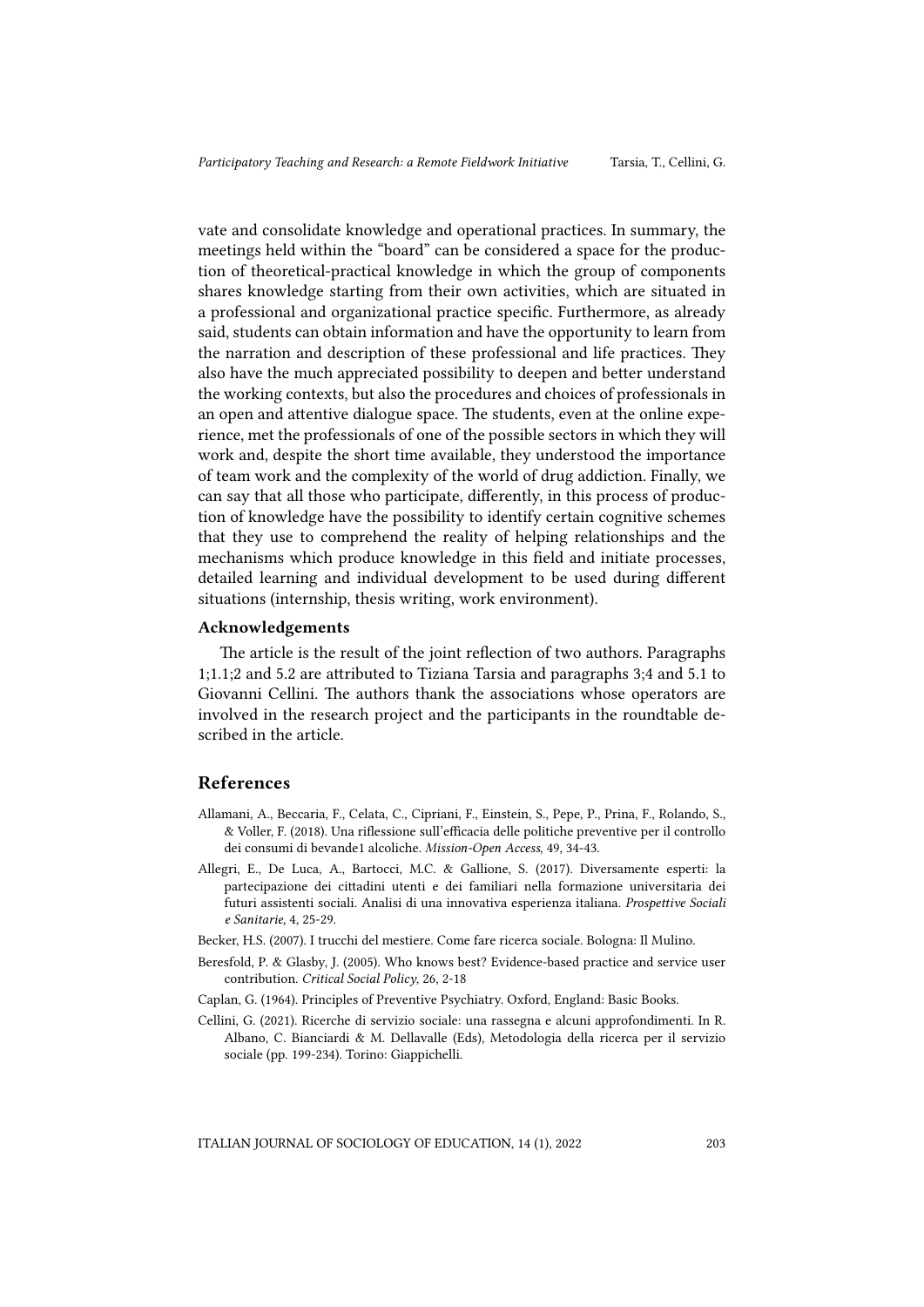- De Giorgi, A. (2002). Il governo dell'eccedenza: postfordismo e controllo della moltitudine. Verona: Ombre Corte.
- Fabbri, L., Bracci, F., & Romano, A. (2021). Apprendimento trasformativo, ricerca collaborativa e approccio practice-based. Una proposta per lo sviluppo professionale dell'insegnante. *Annali online della Didattica e della Formazione Docente*, 21, 68-88.
- Garland, D. (2004). La cultura del controllo: crimine e ordine sociale nel mondo contemporaneo. Milano: Il Saggiatore.
- Gherardi S. (2000). La pratica quale concetto fondante di un rinnovamento nello studio dell'apprendimento organizzativo. *Studi organizzativi*, 1, 1-18.
- Gherardi, S., & Perrotta, M. (2015). Le forme del sapere pratico: percorso di apprendimento nell'imprenditoria artigiana femminile. *Quaderni di ricerca sull'artigianato*, 1, 25-41.
- Giorgi, A., Pizzolati, M. & Vacchelli, E. (2021). Metodi creative per la ricerca sociale. Contesto, pratiche, strumenti. Bologna: Il Mulino.
- Gordon, R. S., Jr. (1983). An operational classification of disease prevention. *Public Health Reports*, 98(2),107-109.
- Hilton, A. (2018). Collaboration in anthropology: the (field) work of grounded practice. *Cambio*, 15,113-126.
- Inayatullah, S. (2017). Causal Layered Analysis A Four-Level Approach to Alternative Futures Relevance and use in foresight. *Futuribles*, 3-21.
- Inayatullah, S. (2004). The causal layered analysis reader: Theory and case studies of an integrative and transformative methodology. New Taipei City: Tamk.ang University Press.
- Lave, J., & Wenger, F. (2006). L'apprendimento situato. Dall'osservazione alla partecipazione attiva nei contesti sociali. Trento: Erickson.
- Lewin, K. (1980). I conflitti sociali: Saggi di dinamica di gruppo. Milano: Angeli.
- Mannheim, K. (2000). Sociologia della conoscenza. Bologna: Il Mulino.
- Nonaka, I., Toyama, R., & Konno, N. (2000). SECI, Ba and leadership: a unified model of dynamic knowledge creation. *Long range planning*, 33(1), 5-34.
- Pellegrino, V. (2019). Futuri possibili. Il domani per le scienze sociali di oggi. Verona: Ombre Corte.
- Pipan, T., & Pentimalli, B. (2018). Apprendere dalle pratiche. Le sfide della formazione professionale per lo sviluppo delle competenze manageriali in sanità. *Scuola democratica,*  3, 523-542.
- Polanyi, M. (1966). The logic of tacit inference. *Philosophy*, 155, 1-18.
- Prina, F. (2003). Devianza e politiche di controllo: scenari e tendenze nelle società̀ contemporanee. Roma: Carocci.
- Quercia, V. (2020). Servizio sociale e dipendenze patologiche. In Campanini, A. (eds). Gli ambiti di intervento del servizio sociale. Roma: Carocci.
- Rullani, E. (2014). La fabbrica dell'immateriale. Produrre valore con la conoscenza. Roma: Carocci.
- Schutz, A. (2007). Don Chisciotte e il problema della realtà. Roma: Armando.
- Tarsia, T. (2019). Sociologia e servizio sociale. Dalla teoria alla prassi. Roma: Carocci.
- Tarsia, T. (2020). La ricerca partecipata come strumento di riflessività tra servizi e corsi di studi universitari. *Autonomie locali e servizi sociali*, 1, 147-164.